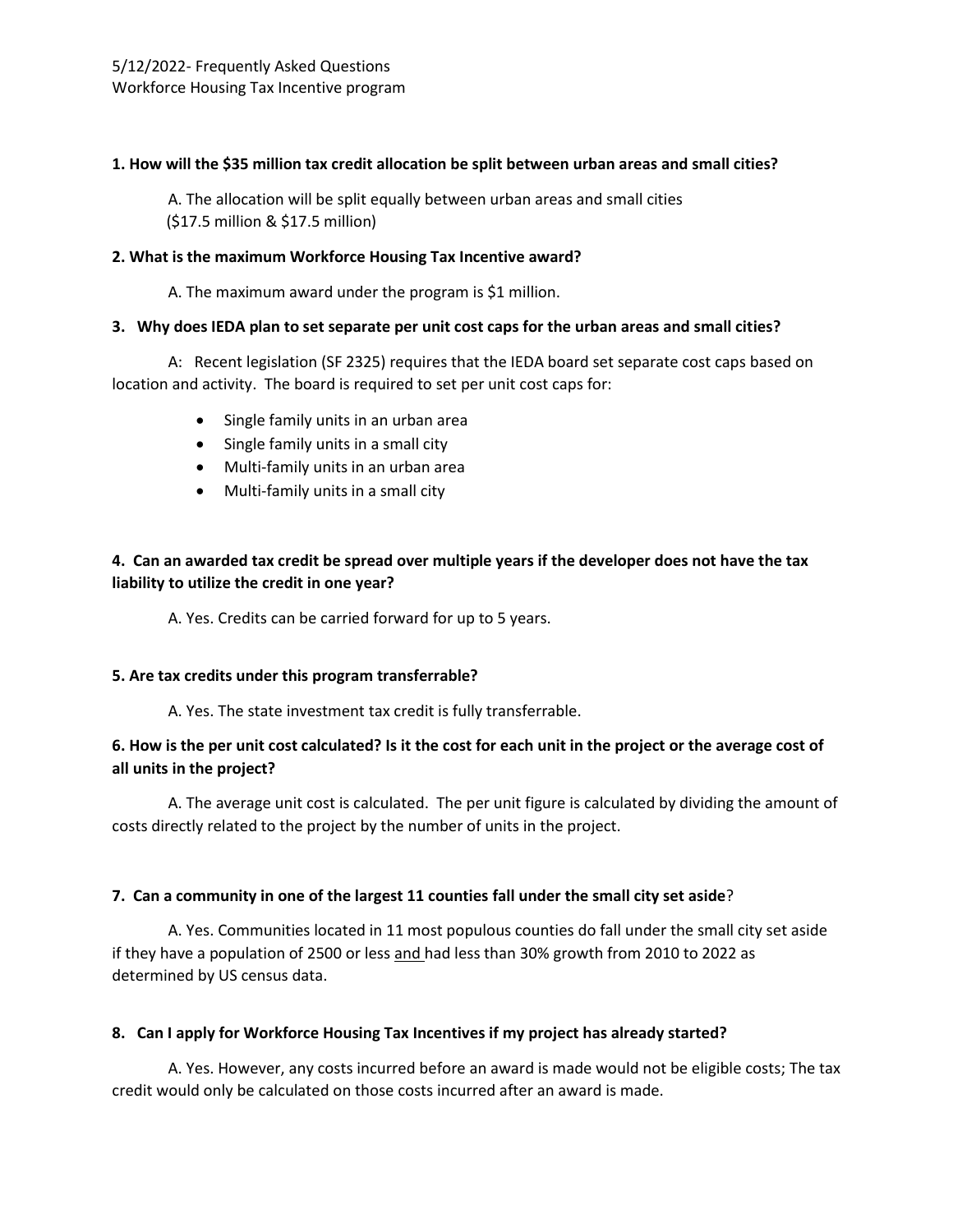## **9. Are phased projects eligible to apply for tax credits? I have a large project that will be completed in several phases.**

A. Yes. Each phase must apply separately and will be reviewed and evaluated separately. If one project phase is awarded, there is no guarantee subsequent projects phases will receive credits.

## **10. Do communities in the least populated 88 counties, under the small city set aside, automatically qualify for the 20% investment tax credit?**

A. Yes, projects in communities that fall under the small city set aside qualify for an investment tax credit of up to 20% of the qualifying project costs.

#### **11. What is the definition of a brownfield and a grayfield for purposes of this program?**

A. These definitions are included in the program administrative rules: [04-06-2022.261.48.pdf](https://www.legis.iowa.gov/docs/iac/chapter/04-06-2022.261.48.pdf)  [\(iowa.gov\)](https://www.legis.iowa.gov/docs/iac/chapter/04-06-2022.261.48.pdf)

A brownfield is defined as: *"an abandoned, idled, or underutilized property where expansion or redevelopment is complicated by real or perceived environmental contamination. A brownfield site includes property contiguous with the site on which the property is located. A brownfield site does not include property which has been placed, or is proposed for placement, on the national priorities list established pursuant to the federal Comprehensive Environmental Response, Compensation, and Liability Act, 42 U.S.C. §9601 et seq. In order to administer similar programs in a similar manner, the authority will attempt to apply this definition in substantially the same way as similar definitions are applied by the brownfield advisory council established in Iowa Code section [15.294](https://www.legis.iowa.gov/docs/ico/section/15.294.pdf) and may consult members of the council or other staff as necessary."*

A grayfield is defined as: *"a property meeting all of the following requirements:*

*(1) The property has been developed and has infrastructure in place but the property's current use is outdated or prevents a better or more efficient use of the property. Such property includes vacant, blighted, obsolete, or otherwise underutilized property.*

*(2) The property's improvements and infrastructure are at least 25 years old and one or more of the following conditions exists:*

*1. Thirty percent or more of a building located on the property that is available for occupancy has been vacant or unoccupied for a period of 12 months or more.*

- *2. The assessed value of the improvements on the property has decreased by 25 percent or more.*
- *3. The property is currently being used as a parking lot.*
- *4. The improvements on the property no longer exist.*

*In administering the program, the authority will attempt to apply this definition in substantially the same manner as similar definitions are applied by the brownfield advisory council established in Iowa Code section [15.294.](https://www.legis.iowa.gov/docs/ico/section/15.294.pdf)*